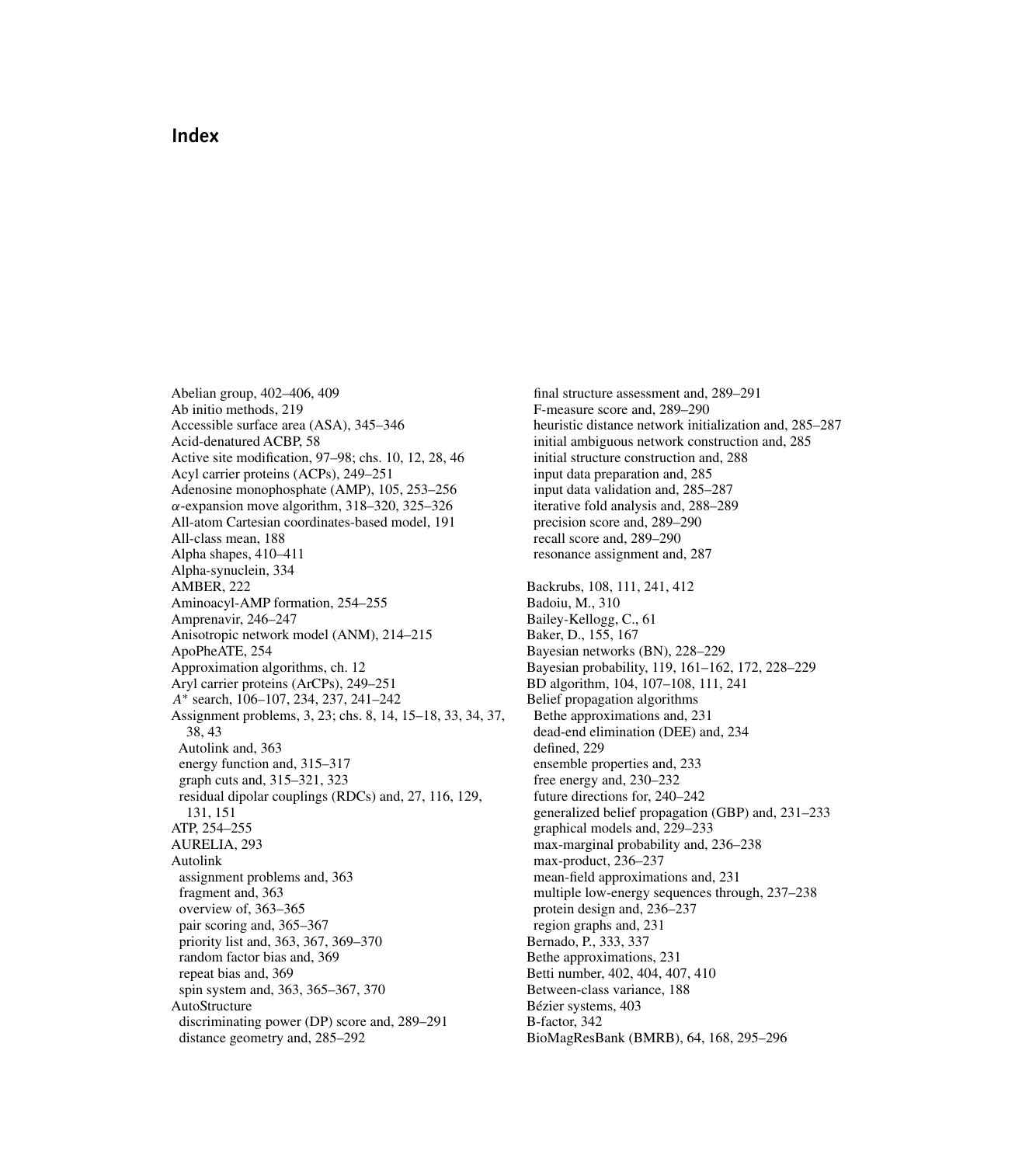Bioterrorism, 160 Bipartite graphs, 23–24, 122, 166–169, 261 Biswas, P., 309 Boltzmann constant, 9 Boltzmann probability, 9, 221, 235, 240, 266, 268, 372 Boltzmann's law, 230, 235 Boltzmann solvation model, 89 Boykov, Y., 318 Bragg's law, 341 Branching factor, 100 brDEE algorithm, ch. 12 BroMAP, 241–242 Brownian normal mode analysis (NMA), 199 Canny, J., 193–194 CAP, 151 Carbonyl carbon, 2, 78 computational protein design and, 94 interatomic vectors and, 47–51 protein-ligand matching and, 261 residual dipolar couplings (RDCs) and, 166 (*see also* Residual dipolar couplings) Carrier proteins, 249–251 Cartesian coordinate-based root-mean-square deviation, 351 CAST, 411 Catalytic machinery, 77, 80–81; ch. 28 CBFβ, 65–67 CH bond, defined, 55, 126 Chain groups, 402, 404–407 Chain Tweak, 191–195 CHARMM, 222 Chemical shift, 10–11, 18 CS-Rosetta and, 371–376 JIGSAW and, 59–60, 64 MARS and, 293–300 NOESY data interpretation and, 285, 288 nuclear vector replacement (NVR) and, 119–122 protein-ligand NOE matching and, 261 protein unfolding and, 333 residual dipolar couplings (RDCs) and, 129, 131–132, 135, 145–146, 150, 152, 155, 162, 166–170 resonance assignment and, 355, 365 rotamers and, 371, 373 simulated annealing (SA) and, 371–373 Chen, C.-Y., 99, 105 Chen, I., 111 Chernoff tail bounds, 155 Circular dichroism spectroscopy (CD), 397 Claus, B.I., 259–260, 262 Clustering modulo a group, chs. 14, 17 Cohomology operation, 411–412 Collins, G.E., 409 Computational protein design, chs. 11, 12, 30, 45, 46, 49 complexity analysis and, 92 (*see also* Dead-end elimination) Dahiyat-Mayo protocol and, 87–92

dead-end elimination (DEE) and, 88–92 enumeration and, 89, 91 experimental validation and, 92, 94 global minimum energy conformation (GMEC) and, 88–92 inverse folding problem and, 87 JIGSAW algorithm and, 94 nuclear magnetic resonance (NMR) and, 92, 94 nuclear Overhauser effect (NOE) and, 94 protein backbone and, 87–92 pruning and, 88–89, 92 residual dipolar couplings (RDCs) and, 94 rotamers and, 87–92 self-energies and, 89 template energies and, 89 zinc finger and, 88, 91–92 Computer-aided resonance assignment (CARA), 363 Conformation sampling, 206–207, 388 Conformation trees, 100, 106–107, 141, 162 Continuum solvent model, 344 Covariance matrix principal components analysis (PCA) and, 27–44 residual dipolar couplings (RDCs) and, 33–44 Critical values, 410 Cross-rotation analysis algorithm (CRANS), 160, 383–386 Cross-rotation function (CRF), 383–384, 391 *Cryptosporidium hominis*, 160 CS-Rosetta all-atom minimization and, 373 correctness and, 372–373 DC and, 374 DP score and, 375 fragment library generation and, 373 fragment replacement and, 373 Monte Carlo procedure and, 372 nuclear magnetic resonance (NMR) and, 371–376 performance analysis of, 374–376 prediction and, 371 Rosetta and, 371–375 side-chain minimization and, 373 SPARTA and, 373–374 termination and, 374 testing set and, 371 CYANA, 371 Cyclic coordinate descent (CCD) algorithm, 220–222 DACS (divide-and-conquer splitting), ch. 12 Dahiyat, D.I., 87 Dead-end elimination (DEE), 84, 175, 265 A<sup>∗</sup> search and, 106–107, 234, 237–238, 241–242 backrub and, 108, 111, 241, 412 BD algorithm and, 104, 107–108, 111, 241 belief propagation algorithms and, 234 brDEE algorithm and, ch. 12 computational protein design and, 88–92 DACS and, ch. 12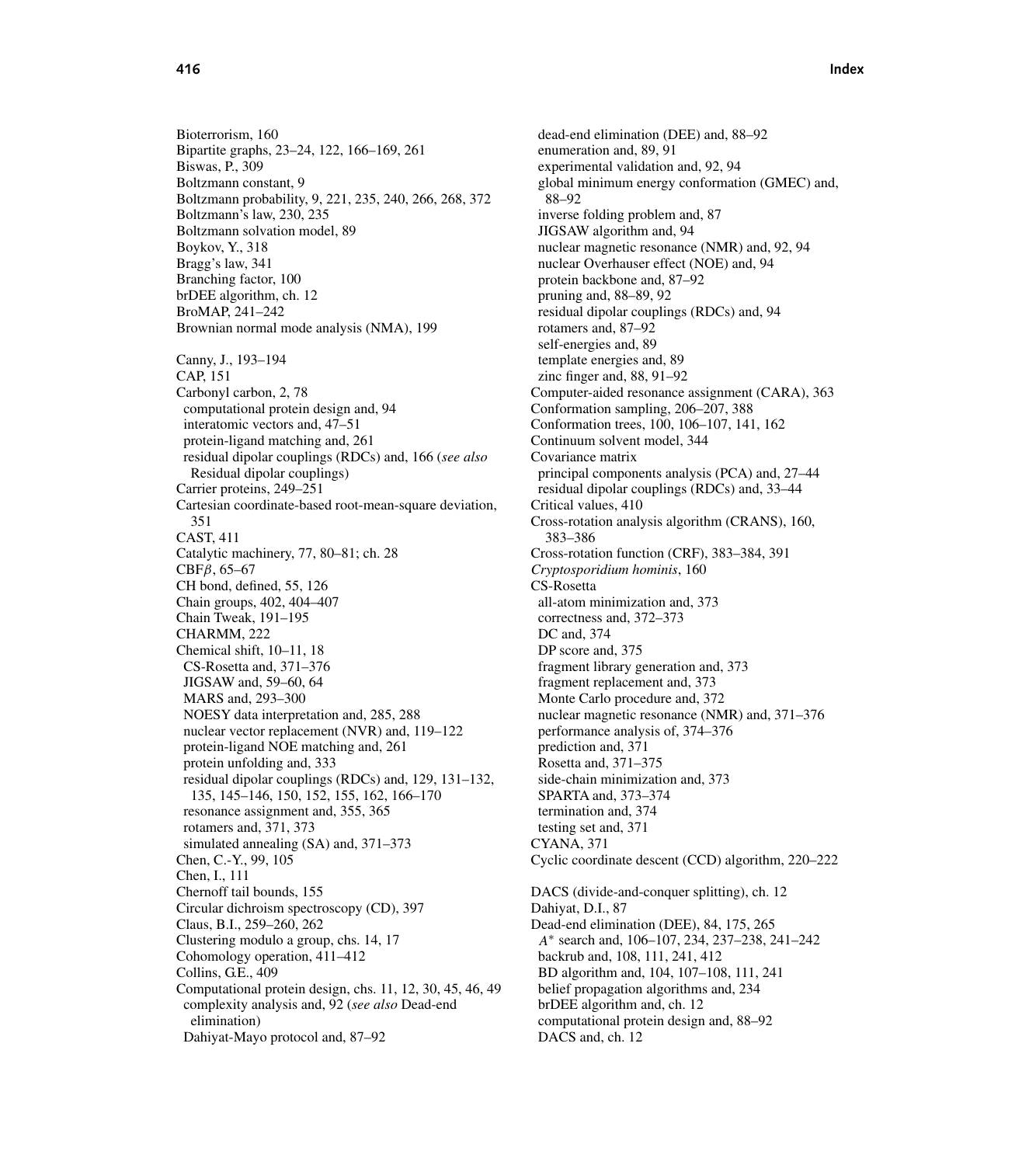ensemble-based protein design and, 99–111 flexible, 104, 107–108, 111, 241 minimized (minDEE), 99–111, 241 negative design and, 109–110 peptide design and, 69–70 protein-ligand binding and, 107 side-chain conformations and, 106, 108 steric filter and, 100 Degrees of freedom (DOFs), chs. 7, 14, 15–18 equilibrium fluctuations and, 220, 222 protein flexibility and, 191–194, 206 rigidity theory and, 201 Delarue, M., 388 Delaunay triangulation, 399 Denatured protein structure, 55–58; ch. 39 Denavit-Hartenberg (DH) local frames, 192 Design of proteins, peptides, small molecules, chs. 9–12, 25–28, 30, 41, 45, 46, 49 Differential scanning calorimetry (DSC), 397 Dihedral angles-based model, 191 Dihydrofolate reductase (DHFR), 109 Dimpleoid, 30 Directed evolution, 83–85 Directional variance, 28–33, 39–44 Distance geometry, 2, 4–5, 92, 130, 157, 344 all distances but with some errors and, 3 all exact distances and, 3 angle information and, 310–311 AutoStructure and, 285–292 divide-and-conquer approach and, 274 graph connectivity and, 274–275 graph embedding and, 310–311 graph partitioning and, 275–276 interval bounds and, 3 molecule problem and, 273 NP-hard problem, 279–283, 308 orientation constraints and, 307, 310–313 residual dipolar couplings (RDCs) and, 311–313 rigidity theory and, 200, 274–277 semidefinite programming and, 307–313 sparse sets of distances and, 3 stress matrix and, 274–275 subgraph realization and, 276 time complexity and, 312 unique realizability conditions and, 274–275 Distance root-mean-square deviation, 351 Domain-swapping, 97–98 Donald, Bruce R., 98–100, 108, 111 flexible backbone DEE and, 107 nuclear vector replacement (NVR) and, 119, 122, 124 residual dipolar couplings (RDCs) and, 55, 58, 127–185 Dunathan's hypothesis, 83 DYANA, 371 Dynein light chain (DLC2A), 301, 303–305

E-approximation algorithms, ch. 12 *E. coli*, 84, 94

Edelsbrunner, Herbert, 410 Edge-weight, 122, 283 EEF1 solvation model, 99, 102–105 Elastic Network Models (ENM), 389–390 Energy functions class  $\mathcal{F}^2$  and, 332 class  $\mathcal{F}^3$  and, 330–332 classification of, 326–327 ensemble-based design and, 102–104 expectation/maximization (EM) algorithm and, 324–326 feature space clustering and, 323–326 graph cuts and, 315–332 nonparametric clustering and, 325 parametric clustering method and, 325 pixel labeling problem and, 323–326 receptor docking and, 344 soft-core, 344 Energy-weighted average, 343 Ensembles analyzing protein structures using, 351–353 conformational ensemble and, 337–340 dead-end elimination (DEE) and, 106–111 docking and, 343 *K\** algorithm and, 98–106, 110–111 local sampling and, 333–336 long-range order and, 335 loops and, ch. 24 metric space and, 352–353 minimized, 106–111 nonribosomal peptide synthetase (NRPS) enzymes and, 97–98, 108, 110 principal components analysis (PCA) and, 27 residual dipolar couplings (RDCs) and, 20, 27–28, 34, 222, 226, 333–337, 343, 352 rotamers and, 98–108, 111 small-angle X-ray scattering and, 337–340 steric clash checking and, 333–335 Entropy amprenavir and, 246–247 using belief propagation, ch. 25 configurational, 245–248 conformational, 104, 232–233, 245–248 design implications and, 247–248 free energy and, 232 K\* and, chs. 12, 25 ligand binding and, 245–248 multiplicity and, 245 vibrational, 246 Enzyme redesign catalytic machinery and, 77, 80–81 computational, ch. 12 directed evolution and, 83–85 Dunathan's hypothesis and, 83 improving promiscuity and, 77, 82–84 interconverting homologous enzymes and, 79–80 minimalist active site and, 77–83 partitioning of reaction intermediates and, 82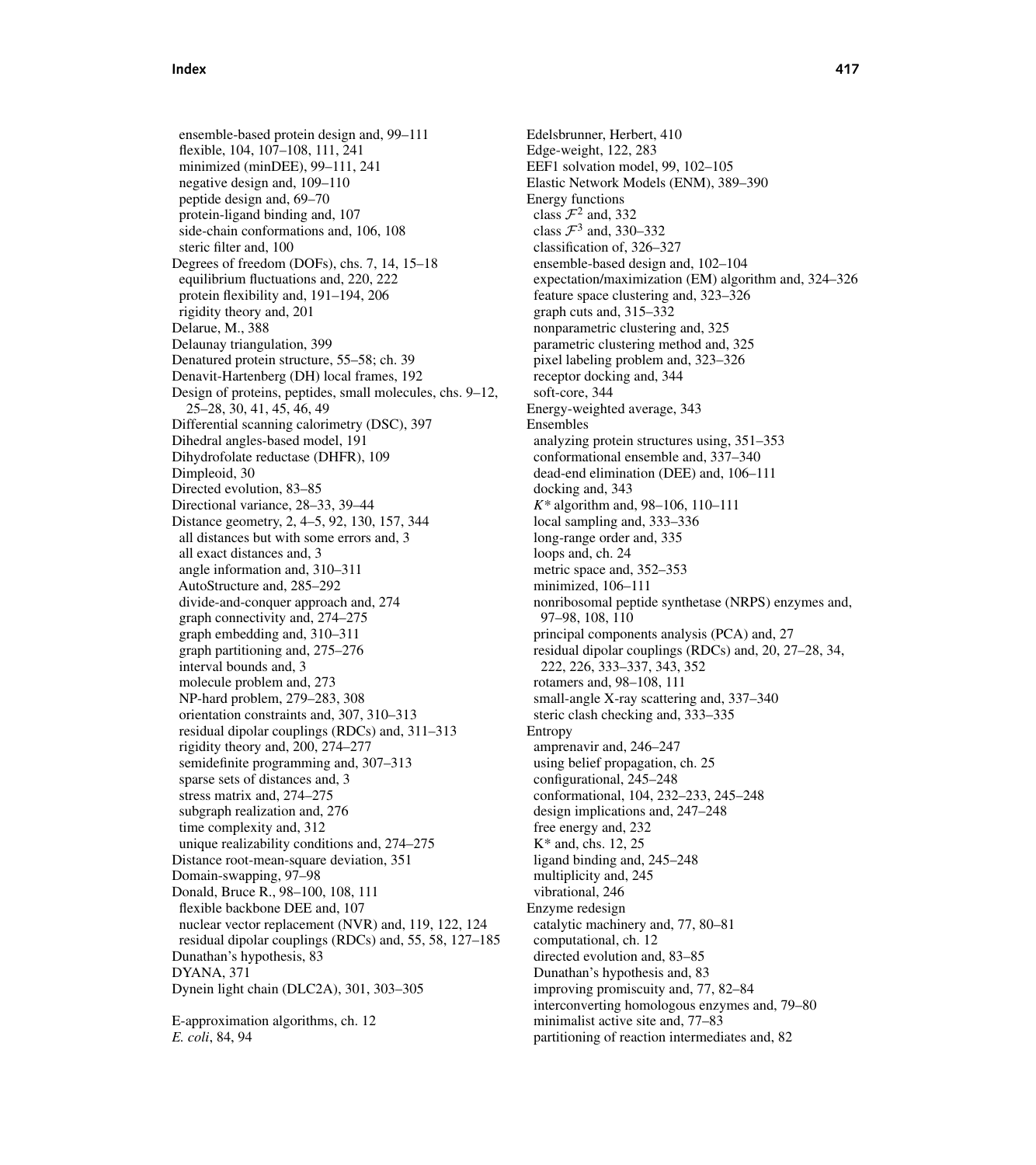Enzyme redesign (cont.) product and, 77 removal of catalytic nucleophiles and, 81 stereo-and regiochemistry control and, 82 substrates and, 77 subtilsin and, 78 Equilibrium fluctuations, 220–221, 226 Erdmann, Michael, 412 Euclidean geometry cross-rotation and, 384 distance geometry and, 309 ensembles and, 351 protein flexibility and, 208 residual dipolar couplings (RDCs) and, 134 topology and, 400, 405–409 Euler angle, 120–121 Euler number, 404 Expectation/maximization (EM) algorithm graph cuts and, 320–321, 324–326 NVR and, chs. 14, 15, 17.2, 18.1.2 protein flexibility and, 208 residual dipolar couplings (RDCs) and, 118–119, 122, 150–152, 166–171 resonance assignment and, 361 X-ray crystallography and, 388 Face, 410 Factor graphs, 229 Feature space, 323–326 Feature vectors, 323–324, 326, 393 FELIX, 293 Finite simplical complex, 400–401 FIRST, 197, 200 Flexible-backbone DEE (BD), 107–108. *See also* brDEE Flexible-backbone GMEC, 107 Foldamers, 71–74 Fourier transform, 10, 166, 341, 383, 387 Fragment ensemble method (FEM), 220–221 Framework rigidity optimized dynamic algorithm (FRODA), 208–210 Free chain complex, 405 Free energy, 247 belief propagation algorithms and, 230–232, 236–237 entropy and, 232 Gaussian summation and, 346 Gibbs, 227–228, 230–231, 245, 394 global minimum energy conformation (GMEC) and, 69, 88–92, 104–110, 233, 235, 237, 240–242, 332, 412 Hessian matrix of, 389 holoPheATE catalysis and, 256–257  $K^*$  and, ch. 12 metadynamics and, 346–349 predicting binding energetics and, 345–346, 349 protein-ligand interactions and, 67 pseudoenergy and, 295 Free energy surface (FES), 346, 349 Free induction decay (FID), 9–10

Fromer, M., 235, 237–238 Fundamental group, 400–401 Fushman, D., 51 GAPDH, 81 Gaussian distribution, 30–33, 61, 168, 346 Gaussian Network Model (GNM), 167, 213–214 Gaussian summation, 346 GD algorithm, 131, 133, 153, 155, 161, 166, 169 Generalized belief propagation (GBP), 231–233 Generalized Born/Poisson-Boltzmann solvation models, 89 Generalized Potts Model (GPM), 316 Genetic algorithms (GA), 135, 219, 265–268, 393–395 Geometry-weighted average, 343 Georgiev, I., 98–100, 108, 111 Gibbs free energy, 227–228, 230–231, 245, 394 Gilson, M.K., 246–247 Global minimum energy conformation (GMEC), 412; chs. 11, 12 belief propagation and, 233–237, 240–242 computational protein design and, 88–92 ensemble-based protein design and, 104–110 graph cuts and, 332 peptide design and, 69 Global orientational information from RDCs, 19 Gorczynski, M.J., 67 Gramicidin S, 253–258 Graph cuts  $\alpha$ -expansion move algorithm and, 318–320, 325–326 classifying power of, 323–332 computing visual correspondence and, 318–321 energy function and, 315–332 expectation/maximization (EM) algorithm and, 324–326 feature space clustering and, 323–326 Generalized Potts Model (GPM) and, 316 graph construction and, 316–317 grid topology and, 315 Hammersley-Clifford theorem and, 315 hard membership and, 326 MAP estimation and, 315 Markov Random Fields (MRFs) and, 315–316 multiway cut algorithm and, 317 nonparametric clustering and, 325 NP-hardness and, 317, 329 occlusions and, 318–321 parametric clustering method and, 325 pixel labeling problem and, 323–326 residual dipolar couplings (RDCs), 333–334 soft membership clustering and, 326 spatial coherence and, 323–324, 326 super pixel approach and, 326 Graphical models application in protein design and, 233–242 Bayesian networks and, 228–229 belief propagation algorithms and, 229–233, 236–237

Frobenius inner product, 36–38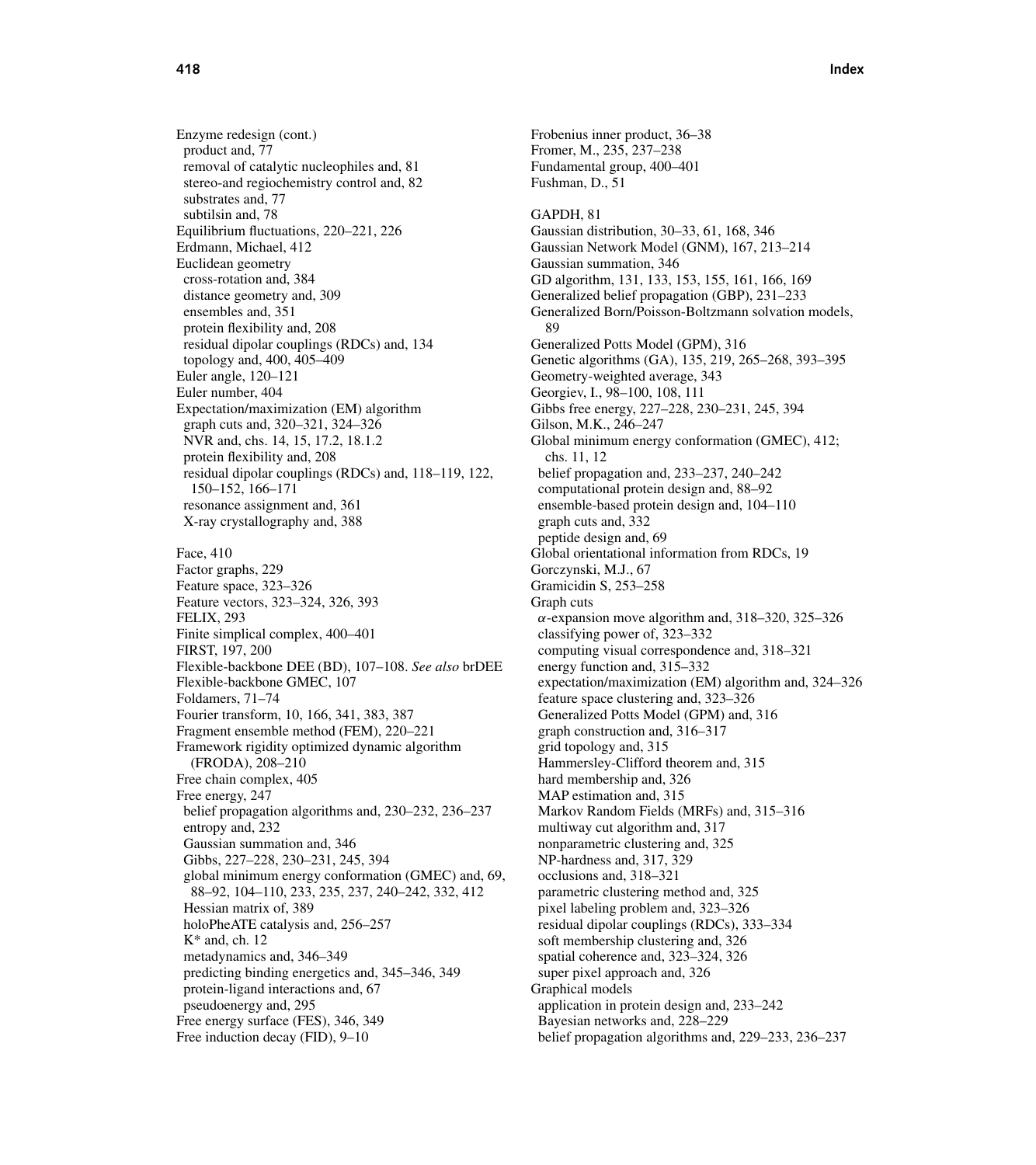factor graphs and, 229 future directions for, 240–242 marginal probability and, 228 Markov Random Field and, 229–232, 315–316, 318, 325–326 max-marginal probability and, 236–238 probabilistic protein design and, 238–240 protein design problem and, 235–237 region graphs and, 231 Graph partitioning, 275–276 Graph theory AutoStructure and, 285–292 bipartite graphs, chs. 14, 15–18, 43 distance geometry and, 273, 279 Froda, ch. 22 graph embedding, chs. 31–33, 36 graph cuts, chs. 37, 38 JIGSAW and, 59, ch. 8 Laman's theorem, 201 lower bounds and, ch. 32 NOE network, ch. 33 protein flexibility and, 200–202 ROCK, ch. 22 GrsA-PheA, 97–98, 105, 108 Hammersley-Clifford theorem, 315 **HANA** Chernoff tail bounds and, 155 Hausdorff distance and, 155 residual dipolar couplings (RDCs) and, 133, 155–158, 171–172 Harmonic approximation, 197–198 Hausdorff distance, 117–118, 155 Hellinga, H., 104 Hendrickson, B., 273–277 Hessian matrix, 199, 214, 389 Heteronuclear single-quantum coherence (HSQC), 13, 23 errors in structure determination and, 303 HX rates and, 355, 357 JIGSAW and, 59–60, 65 NMR structural biology and, 17–20 nuclear vector replacement (NVR) and, 119–121 protein-ligand NOE matching and, 259–260 reductive methylation and, 357–361 residual dipolar couplings (RDCs) and, 130, 150–152, 166, 168 resonance assignment and, 355–357 Heuristic algorithms, chs. 6, 9–11, 20–26, 30, 31, 41, 42, 44, 45, 49 HIV, 246–247, 411  $HMH^{\alpha}$  experiment JIGSAW and, 59–60, 65 residual dipolar couplings (RDCs) and, 135, 145 scalar (spin-spin) coupling and, 4–5, 15–16, 20, 59–60 HoloPheATE, 254, 256 Homologeous enzymes, 79–80

Homology groups Abelian groups and, 402–406, 409 alpha shapes and, 410–411 Betti number and, 402, 404, 407, 410 chain groups and, 402, 404–407 cohomology operation and, 411–412 complexity and, 403 computable types and, 402–404 computing, 404–410 critical values and, 410 face term and, 410 free chain complex and, 405 kernels and, 402, 405 mathematical/biological terms for, 399 matrices and, 401–409 reduction algorithm and, 406–409 simplical complexes and, 400–404 Smith normal form and, 402–403, 409 topology and, 399–412 torsion coefficients and, 402, 407 Homology modeling arginine side-chain and, 306 Bézier systems and, 403 catalytic machinery and, 77 cross-rotation function and, 384 domain-swapping and, 84 dynein light chain and, 301–302 equilibrium fluctuations and, 219–220 free energy and, 227 improving promiscuity and, 82–83 interconverting enzymes and, 79–80 MARS and, 298 mathematical/biological terms for, 399 molecular replacement (MR) and, 387, 391 noncrystallographic symmetry (NCS) and, 383, 391 nuclear vector replacement (NVR) and, 119, 123–124 peptide design and, 68 protein flexibility and, 195 protein-ligand NOE matching and, 259 residual dipolar couplings (RDCs) and, 117–118, 130–133, 149–155, 161, 167, 169–170 Rosetta and, 372 Homonuclear correlation spectroscopy (COSY), 15 Homo-oligomers, 158–159 Hopcroft-Karp algorithm, 24 Hungarian algorithm, 259–263, 361 Hus, J.-C., 151 HX rates, 355, 357 Hydrophobic interactions, 207–208 Iliopoulos, C.S., 409

In-class variance, 188 Inference problems, 235 Initiation module PheATE (GrsA), 253–258 Inner product, 29 Interatomic vectors, 47–51 Intramutation pruning, 100–102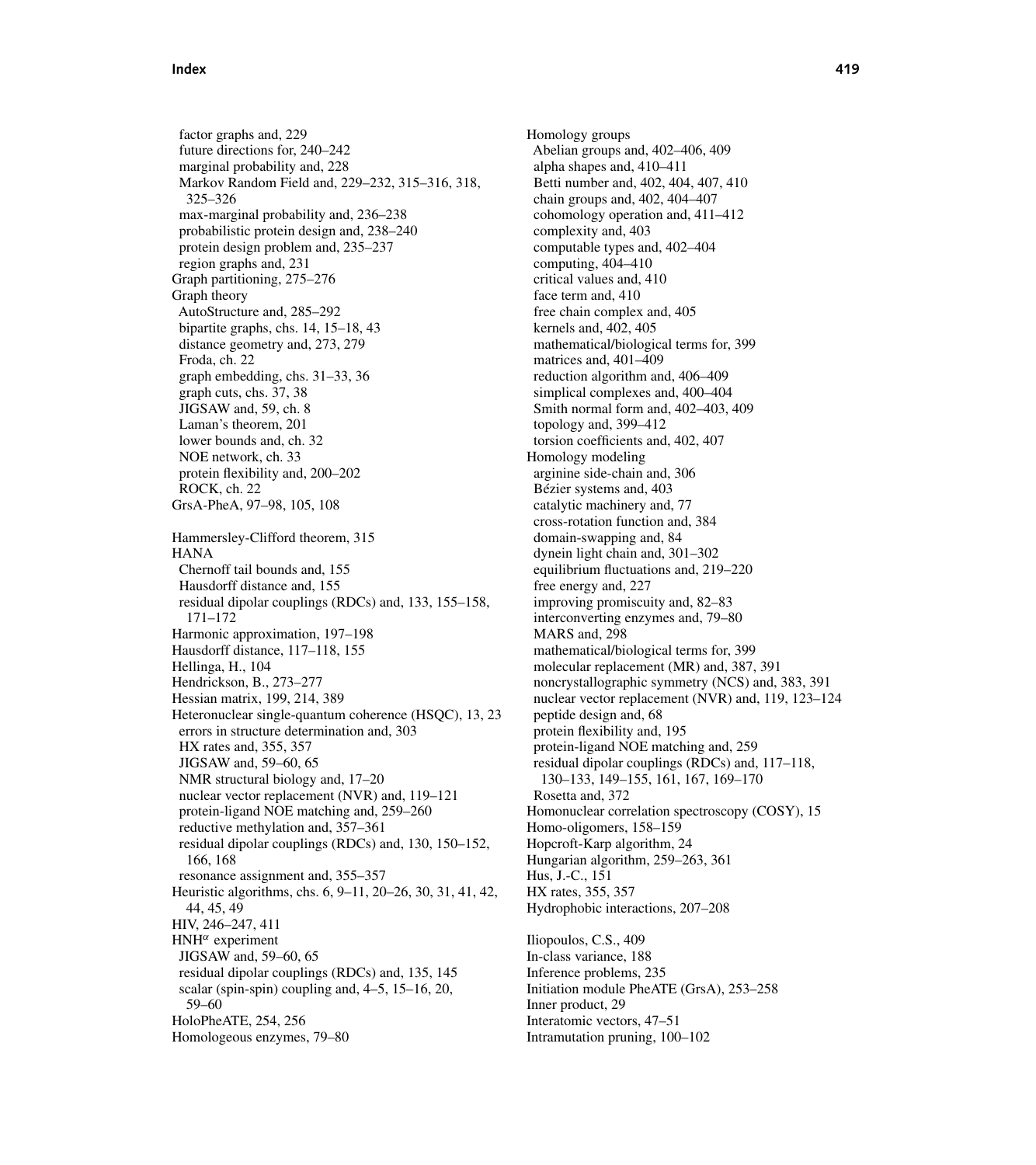Intrinsically disordered proteins, chs. 7, 39, 42 Intrinsic dimensionality, 188 Inverse folding problem, 87, 234 Inverse kinematics, 117, 164, 175, 191–195, 219, 312 Ion conductance studies and, 158 Isotopic labeling, 132; chs. 2, 3, 8, 14, 15–18, 29, 43 Isupov, M.N., 391 J coupling, 13, 15, 20, 59, 65 J-doubling, 135, 145 JIGSAW automated NMR peak assignment and, 59–66 chemical shift and, 59–60, 64 computational protein design and, 94 graph representation of atom interactions and, 60–61 HNH<sup> $\alpha$ </sup> and, 59–60, 65 HSQC and, 59–60, 65 local distance patterns and, 61 match score and, 61, 64–65 NOESY and, 60–64 nuclear Overhauser effect (NOE) and, 65 overview of, 59 pattern discovery and, 61 protein backbone and, 59 secondary structures and, 59, 61–64 side-chain fingerprint alignment and, 64–66 TOCSY and, 60, 66 Jung, Y.S., 293 *K\** algorithm basics of, 98–102 branching factor and, 100

EEF1 solvation model and, 99, 102–105 energy functions and, 102–104 ensemble-based protein design and, 98–106, 110–111 graphical models and, 234 intramutation pruning and, 100–102 mutation space filters and, 99 negative design and, 109–110 peptides and, 67 protein backbone and, 99, 102, 104–105 protein-ligand binding and, 98–99 redesigning enzymes with, 105–106 side-chain conformations and, 99, 102, 104 single-structure scoring and, 99 stop-threshold and, 100 synthetic biology problems and, 110 Kamisetty, H., 228, 231–232, 240 Karplus curve, 4, 15, 102 Kay, L.E., 145 Kearsley, S.K., 74 Keller, R., 367 Kernel methods, 381, 402, 405 Kinematic loop closure problem (KLCP), 162

Kinematics, 1, 3n1, 54, 220; chs. 1, 2, 9, 13, 15–18, 20–24, 30 Chain Tweak and, 191–195 Denavit-Hartenberg (DH) local frame and, 192 ensembles and, 108 initiation module PheATE (GrsA) and, 253–258 inverse, 117, 164, 175, 191–195, 219, 312 loop closure problem and, 191–195 Probik and, 191–195 protein flexibility and, 191–194 Ramachandran plots and, 194 residual dipolar couplings (RDCs) and, 117, 123–124, 127, 132, 138, 143–144, 160–164, 173, 175 ROCK and, 205–208, 210 Klein bottle, 403–404 Knegtel, R.M., 344 Kuhn-Munkres matching algorithm, 116 Kullback-Leibler distance, 117–118, 121, 230 Laman's theorem, 201 Langmead, C.J., 122, 155, 167, 169 Lazaridis-Karplus EEF1 pairwise solvation energy, 102 Lebedev, A.A., 391 Liang, J., 410 Lie group, 123, 151, 383 Ligand configurational entropy, 245–248 Ligand-protein binding, 213–217 Ligand-protein docking accessible surface area (ASA) and, 345–346  $K^*$  and, ch. 12 metadynamics and, 346–349 Minkowski sum and, 345 predicting binding energetics and, 345–346 protein flexibility and, 345–349 Lilien, R.H., 98–99, 111 Linear discriminant analysis (LDA), 188 Linker computation, 57 Local distance information, 19 Lock-and-key model, 213 Looger, L., 104 Loop closure problem, 191–195 Loop libraries, 219 L-phenylalanine (L-Phe), 105, 253–257 Manocha, D., 193–194 Markov Random Field (MRF), 229–232, 315–316, 318, 325–326 MARS backbone assignment and, 293–300 chemical shift and, 293–300 methodology of, 293–296 pseudoresidues (PRs) and, 293–295, 298 residual dipolar couplings (RDCs) and, 296–300 sequential connectivity and, 294–296 Martin, Jeffrey, 127–185 Masse, J.E., 367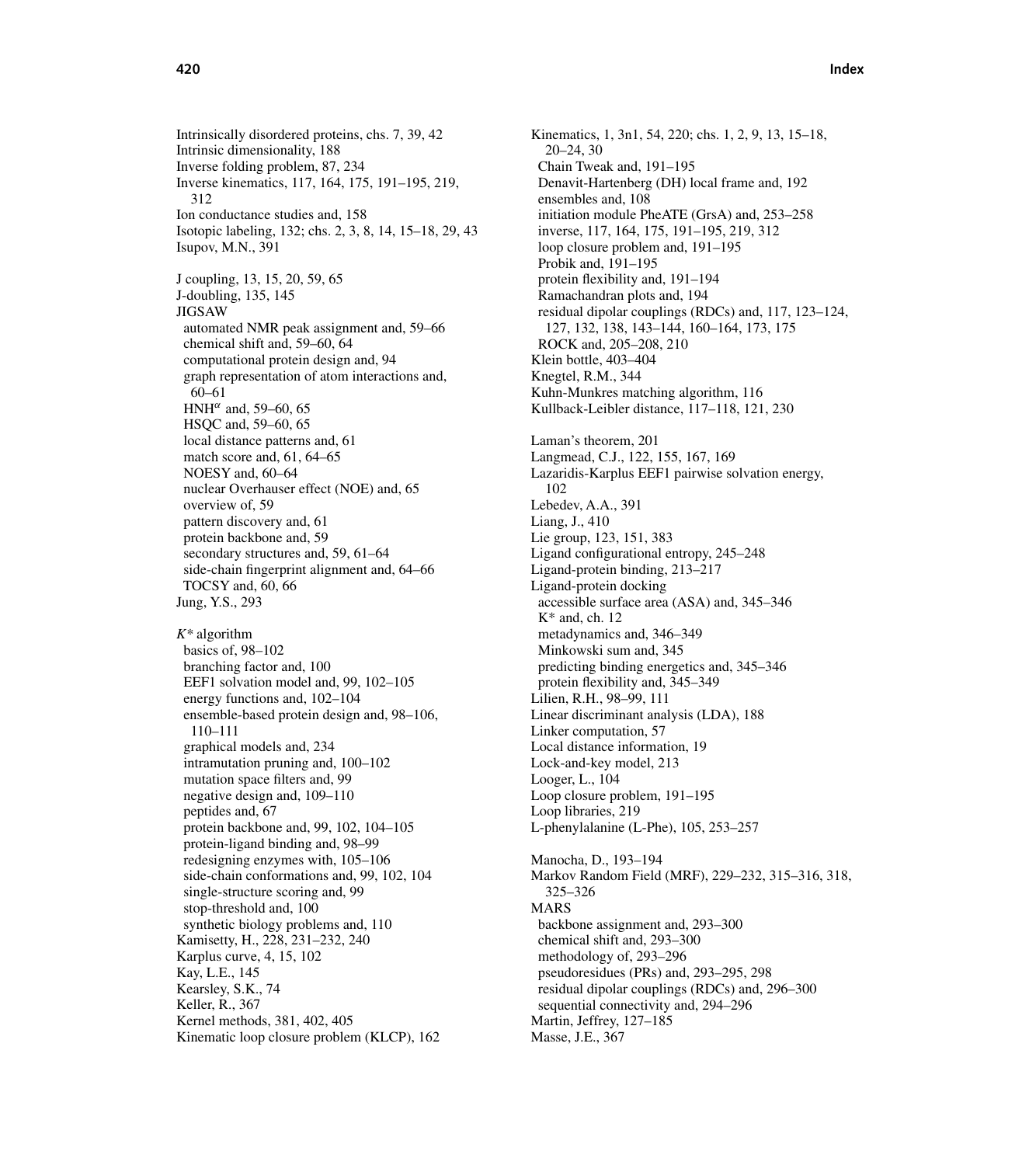Mass spectrometry classification algorithms (MSCAs), 187–189 Mass spectrometry (MS), chs. 19, 43 13C-methylated proteins and, 357–361 HX rates and, 355, 357 NMR assistance and, 355–361 proteomic disease classification algorithm and, 187–189 resonance assignment and, 355–361 Matching modulo a group, ch. 14 Mathematical equations anistropic network model (ANM), 214–215 Autolink, 367 belief propagation, 230 Bragg's law, 341 chemical shift, 11 dead-end elimination (DEE), 69, 89, 91 dipolar coupling constant, 19 Elastic Network Model (ENM), 389–390 energy function, standard form, 327 energy function with occlusion, 318 ensemble representation, 351–352 expectation/maximization NVR algorithm, 122 Gaussian Network Model (GNM), 213 Generalized Potts Model, 316 generalized quality factor, 48–49 generalized sampling parameter, 48 graph cuts, 315–316, 318, 324–325, 327–330 Hammersley-Clifford, 315 *K\** algorithm, 98–99 ligand configurational entropy, 245–246 max-marginal probability, 236 quantum energy difference, 8 quartic RDC, 53–54, ch. 15–18 nonparametric clustering, 325 normal mode analysis (NMA), 197–198, 213, 215 nuclear Overhauser effect (NOE), 18 orientational sampling, 48–49 parametric clustering, 325 posterior energy function, 316 principal components analysis (PCA), 28–44 protein design problem, 235–237 protein ensemble method (PEM), 222 pseudoenergy, 295 residual dipolar couplings (RDCs), 19, 34–44, 115–117, 137, 162–165, 173 resonance assignment, 121–122 ROCK algorithm, 206 rotamer probability term, 104 sampling tensor, 48 semidefinite programming, 308–309 sequential connectivity, 295 tensor estimation, 120 topology, 402–403, 405–409 Wang-Donald, 146, 163–164 Yan-Donald tensor notation, 137 Z-score, 394

Matrices Hessian, 214, 389 Kullback-Leibler distance and, 117, 121, 230 positive semidefinite (PSD), 307n1 principal order frame (POF) and, 19, 31–32, 53–54, 57, 116–117, 120, 151–152, 162–163, 166 probability, 121–122 quaternions and, 69, 121, 383–384, 391 Saupe, 19, 27–28, 34–37, 43, 55, 57, 115, 137, 162–163, 334 semidefinite programming and, 307–310 special linear group SL(3) and, 121 special orthogonal group SO(3) and, 121, 384 stress, 274–275 topology and, 401–409 within-class scatter, 188 Matthews correlation coefficient (MCC), 378 Maximum a posteriori (MAP) estimation, 241, 315 Maximum bipartite matching (MBM), 23–24, 116 Max-marginal probability, 236–238 Mayo, S.L., 87 Mean-field approximations, 231 Meccano algorithm, 340 Membrane proteins computational topology and, 411 peptide design and, 70 residual dipolar couplings (RDCs) and, 129–133, 158, 172–173 Metadynamics, 346–349 Methionine residues, 104 Metric space, 352–353 Metropolis sampling, 216, 265, 268, 373 MinBounds, 237n1 minDEE (minimized dead-end elimination) algorithm, ch. 12 Minkowski sum, 345 Missing loops, 219 Molecular dynamics (MD), 27, 346 metadynamics and, 346–349 protein flexibility and, 191 simulated annealing (SA) and, 129, 132, 141, 145, 173, 279 Molecular replacement (MR) cross-rotation and, 383 nuclear vector replacement (NVR) and, 119 residual dipolar couplings (RDCs) and, 127, 130–131, 150, 160, 166–167, 173 X-ray crystallography and, 387–391 Moment (nuclear spin angular momentum), 7–12 Monte Carlo methods, chs. 6, 20, 30, 34, 39, 41, 44, 45, 49 CS-Rosetta and, 372 equilibrium fluctuations and, 219 peptide design and, 69–70 protein-ligand binding and, 344 residual dipolar couplings (RDCs) and, 129, 135, 145 side-chain/backbone flexibility and, 265–266, 268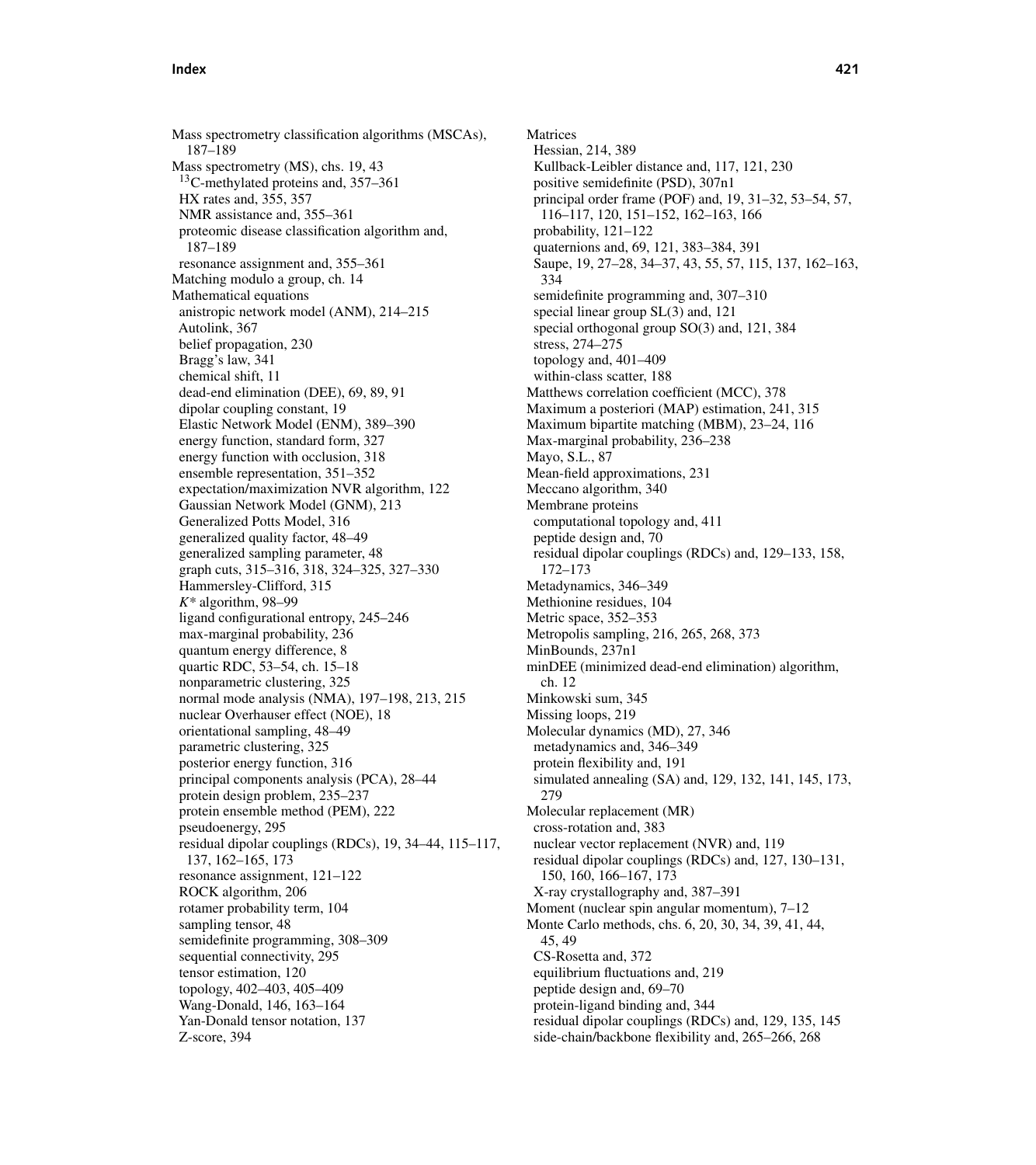Multiple receptor conformations (MRCs), 215–217 Multiple-ring closure, 206–207 NADPH-dependent family, 79–80 Native protein structure, 53–55 Newtonian physics, 134, 144

NH bond vectors, 50–51, 53, 124, 140, 334, 343 Nilges, M., 161–162, 343 NMRView, 293 Noncrystallographic symmetry (NCS), 160 cross-rotation analysis algorithm and, 383–384 Elastic Network Model (ENM) and, 389–390 molecular replacement and, 387–391 oligomeric models and, 390–391 self-rotation function and, 383–384, 390–391 X-ray crystallography and, 387–391 Nondeterministic Polynomial-time (NP) hard problem 3SAT reduction and, 280–282 adding dimensions and, 282 annealing schedule and, 372–373 computational protein design and, 92 CS-Rosetta and, 372 distance geometry and, 279–283, 308 graph cuts and, 317, 329 *k*-embeddabiltiy and, 282–283 1–embeddability and, 280–282 partition reduction and, 280 residual dipolar couplings (RDCs) and, 145 rotamer assignment and, 234 subgraph realization and, 276 Nonparametric clustering method, 325 Nonribosomal peptide synthetase (NRPS), 83–85; chs. 10, 12, 27, 28, 46 active site modification and, 97–98 carrier protein and, 249–251 computational redesign of, ch. 12 domain-swapping and, 97–98 ensemble-based protein design and, 97–98, 108, 110 kinetic studies and, 253 peptide biosynthesis and, 249–251 phenylalanine (Phe) adenylation domain and, 97–98 signature sequence and, 97–98 site-directed mutagenesis and, 97–98 support vector machine (SVM) and, 377 Normal mode analysis (NMA) anistropic network model (ANM) and, 214–215 Brownian, 199 coarse-grained, 199 different modes for, 199 Elastic Network Model (ENM) and, 389–390 essential dynamics, 199 FIRST and, 197, 200 Gaussian Network Model (GNM) and, 213–214 harmonic approximation and, 197–198 Laman's theorem and, 201 ligand-protein binding and, 213–217 lock-and-key model and, 213

molecular replacement (MR) and, 387–391 multiple receptor conformations (MRCs) and, 215–217 noncrystallographic symmetry (NCS) and, 387–390 Pebble Game and, 200–202 preexisting equilibrium model and, 213 protein flexibility and, 213–217 protein-protein binding and, 213–217 receptor ensemble docking (RED) and, 215–217 relevant normal model and, 215–217 residual dipolar couplings (RDCs) and, 167, 169 rigidity theory and, 197–202 side-chain optimization and, 216 vibrational, 199 virtual screening and, 216–217 X-ray crystallography and, 387–390 Nuclear magnetic resonance (NMR), chs. 1–8, 13–18, 29, 31, 33–35, 39, 43–45 <sup>13</sup>C-methylated proteins and, 357–361 Autolink and, 363–370 automated assignment and, 59, 119, 122–123, 129–133, 145, 149–158, 162, 166 (*see also* Resonance assignment) basic principles of, 7–13 chemical shift and, 10–11, 371–376 combinatorial precision and, 146 computational protein design and, 92, 94 CS-Rosetta and, 371–376 distance geometry and, 2–5, 92, 130, 157, 200, 273–283, 307–313, 344 dynein light chain (DLC2A) and, 301, 303–305 electromagnetic properties and, 7–9 ensemble averages and, 20, 27–28, 34, 222, 226, 333–337, 343, 352 expectation/maximization (EM) algorithm and, 118–119, 122, 150–151, 166, 208, 324 free induction decay (FID) and, 9–10 frequency signals and, 2 heteronuclear single-quantum coherence (HSQC) and, 13, 17–20, 23, 59–60, 65, 119–121, 130, 150–152, 166, 168, 259–260, 303, 355–357 high-throughput, 129–130 homonuclear correlation spectroscopy (COSY), 15 isotope labeling scheme and, 132 J coupling and, 13, 15, 20, 59, 65 JIGSAW and, 59–66 mass spectrometry and, 355–361 methodological development of, 127–128 moment (nuclear spin angular momentum) and,  $7-12$ multidimensional, 13, 20 NOE, 3, 15 (*see also* Nuclear Overhauser effect (NOE)) physical basis of, 8–10 protein backbone and, 17–20, 304–306, 371–376 protein-ligand binding and, 341–344 RDCs, 19–20, 34, 115–118, 127 (*see also* Residual dipolar couplings (RDCs)) scalar coupling, 4–5 spectrometer, 11–12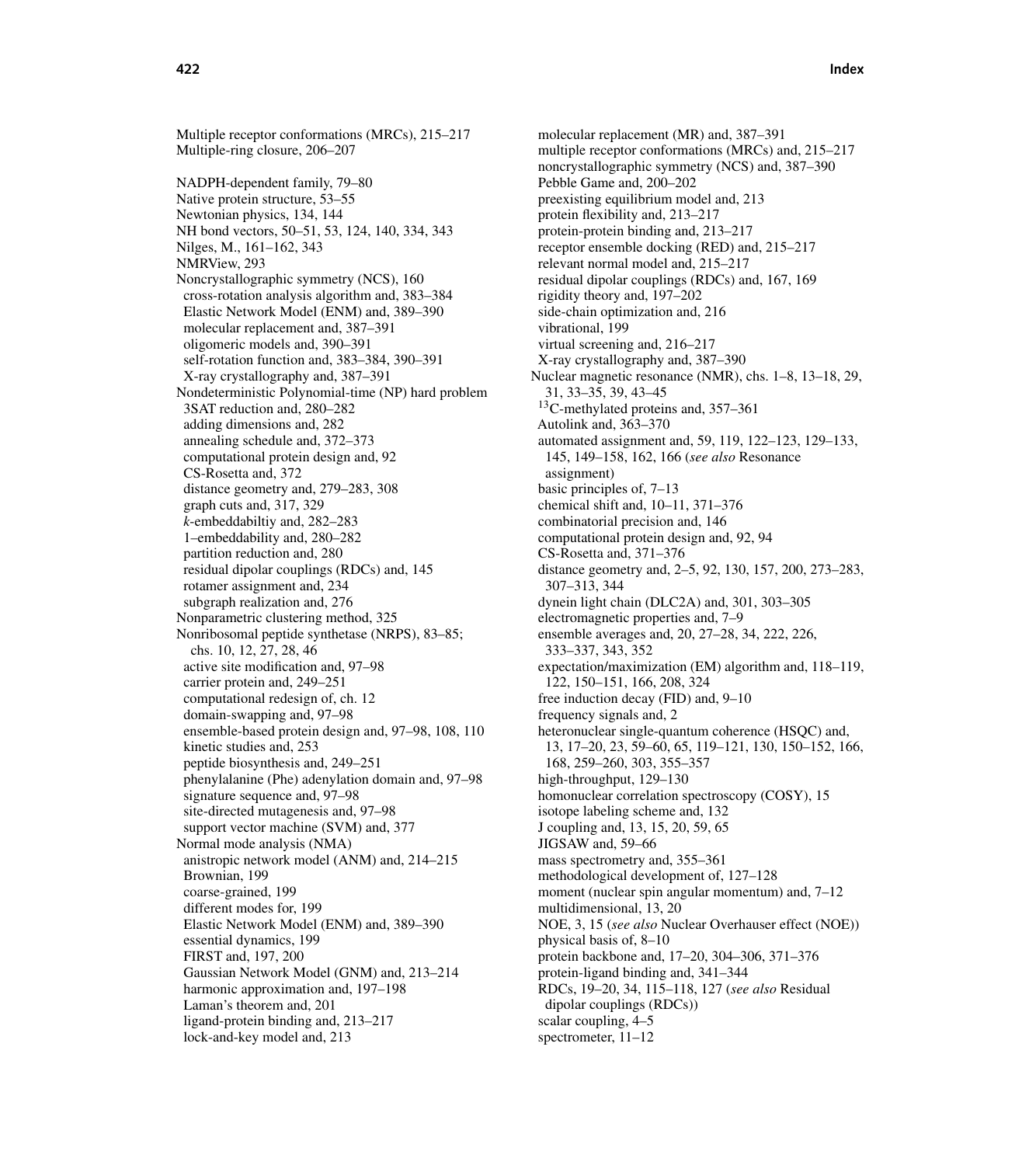structure-activity relation (SAR) by, 21, 131, 411 structure determination errors and, 301–306 SYMBRANE and, 132–134, 158–160, 172–177 symmetric homo-oligomers and, 158–159, 172–176 three-dimensional HNH $\alpha$ , 4–5, 15, 20, 59 total correlation spectroscopy (TOCSY), 17–18, 20, 59–60, 64–65, 172 unassigned data, 129–133, 151, 161 uncertainty of data, 2–3 X-ray crystallography and, 7 Nuclear Overhauser effect (NOE) Autolink and, 365 automated assignment, 3, 155–158, 171–173 AutoStructure and, 285–292 computational protein design and, 92–94 CRANS NCS method, 160 CS-Rosetta and, 371–376 distance geometry and, 279–283, 312–313 (*see also* Distance geometry) errors and, 303 filtering and, 156 graph cuts and, 321 graph representation of atom interactions and, 60–61 homology computation and, 400 interaction intensity and, 18–19 JIGSAW and, 59–65 limitations of, 25 MARS and, 294 NMR structural biology and, 15, 18–20 nuclear vector replacement (NVR) and, 119–121 pattern discovery and, 61 protein-ligand matching and, 259–263 redundant, 175 residual dipolar couplings (RDCs) and, 55, 115, 129–135, 142–162, 166, 169–176 resonance assignment and, 121 rotamers and, 155–158 secondary structure and, 61–64 side-chain conformations and, 133, 155–157, 171–172 spectrum matching and, 261–262 symmetric oligomers and, 172–177 topology and, 285–292, 400 Nuclear vector replacement (NVR), 26 chemical shift and, 119–122 expectation/maximization algorithm, 122 experimental input, 119 fold recognition and, 166–171 heteronuclear single-quantum coherence (HSQC) and, 119–121 as matching problem, 123–124 nuclear Overhauser effect (NOE) and, 119–121 principal order frame (POF) and, 120 protein backbone and, 119–120 quaternions and, 121 residual dipolar couplings (RDCs) and, 119–124, 131–133, 149–153, 160–161, 166–171

resonance assignment and, 119–123 structure refinement and, 119 tensor estimation and, 119–121 three-dimensional structural homology detection and, 123 time complexity and, 121–123 unassigned NMR data and, 123–124 Oligomeric number, 176–177 Oligomeric state, 176–177 Outer product, 29 Pande, V.S., 352–353 Paramagnetic quenching and, 168 Paramagnetic relaxation effect (PRE) and, 55–56 Paramagnetic relaxation enhancement (PRE), 55–56, 162 Parametric clustering method, 325 Parametric family, 167 Partition function, 12, 25 Pebble Game, 200–202 Peptides backbone and, 2, 67–73 biosynthesis and, 249–251 carrier protein structure and, 249–251 CBF $\beta$  and, 65–67 dead-end elimination and, 69–70 design algorithm for, 69–71 design of, 67–74 foldamers and, 71–74 force field and, 69 global energy minimum conformation (GMEC) and, 69 initiation module PheATE (GrsA) and, 253–258 *K\** algorithm and, 67 membrane proteins and, 70 monomer frameworks and, 72 nonribosomal peptide synthetase (NRPS), 83–85, 97–98, 108, 110, 249, 251, 253, 377 protein-protein interactions (PPIs) and, 67 short amino acid sequences and, 67 structure generation and, 69 targeting transmembrane helices, 70–71 Peptidyl carrier proteins (PCPs), 249–251 PheATE (GrsA), 253–258 Phenylalanine (Phe) adenylation domain, 97–98, 105, 108 Pixel labeling problem, 323–326 Polyketide synthase (PKS), 249–251 Polymerase chain reaction (PCR), 84 Potluri, S., 158, 175 Preexisting equilibrium model, 213 Principal components analysis (PCA), 23, 188 calculating by SVD, 25 covariance matrix and, 27–44 description of, 25 directional variance and, 28–33, 39–44 efficient computation of, 44–45 ensemble averages and, 27 Gaussian distribution and, 30–33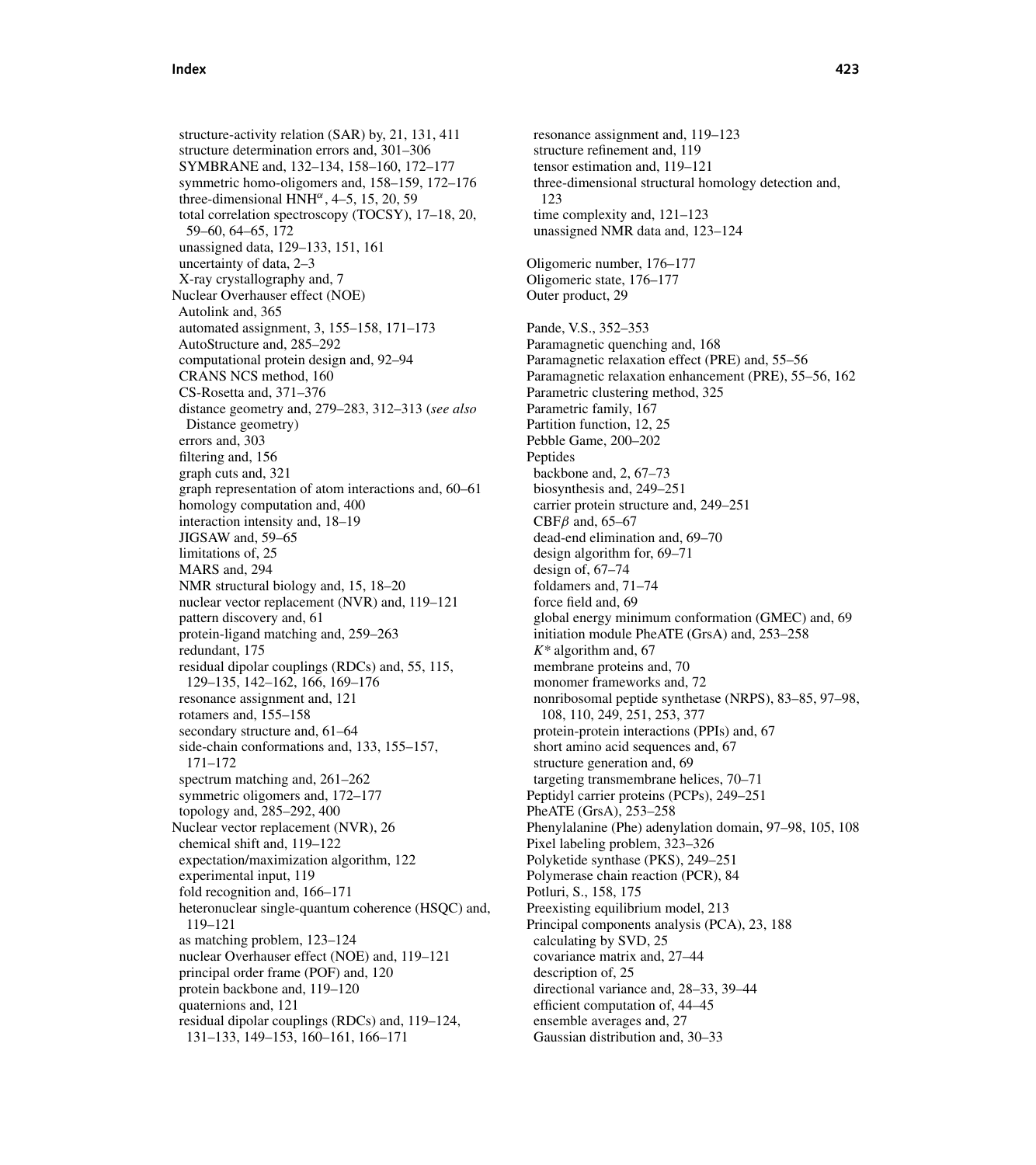**424 Index**

Principal components analysis (PCA) (cont.) inner product and, 29 introduction to, 28–33 inverse kinematics and, 193 outer product and, 29 pseudo covariance matrix and, 29–30, 36, 38–39, 42–43 residual dipolar couplings (RDCs) and, 38–44 Saupe matrix and, 27–28, 34–37, 43 set point variance and, 28 Principal order frame (POF) nuclear vector replacement (NVR) and, 120 principal components analysis (PCA) and, 31–32, 38–44 residual dipolar couplings (RDCs) and, 19, 53–54, 57, 116–117, 151–152, 162–163, 166 Probabilistic classifier, 188–189 Probik, 191–195 Proline, 1–2, 18, 58, 78, 80, 87 Promiscuity design, 77, 82–84 Protein backbone, 2, 3n1. *See also* Protein flexibility alignment tensors and, 55 all-atom Cartesian coordinates-based model and, 191 BD algorithm and, 104, 107–108, 111, 241 brDEE algorithm, ch. 12 Chain Tweak and, 191–195 closure-constrained refinement and, 221 computational protein design and, 87–92 computational topology and, 412 continuous flexibility DEE and, 107 Denavit-Hartenberg (DH) local frame and, 192 dihedral angles-based model and, 191 errors in structure determination and, 304–306 flexibility in DEE and, 107–108, 111 generalized belief propagation (GBP) and, 231–241 genetic algorithm (GA) and, 265–268 JIGSAW algorithm and, 59 *K\** algorithms and, 99, 102, 104–105 ligand-protein docking and, 346 MARS algorithm and, 293–300 modeling equilibrium fluctuations and, 220–221, 226 native, 54–55 NMR structural biology and, 17–18, 20 nuclear magnetic resonance (NMR) and, 304–306, 371–376 nuclear vector replacement and, 119–120 Probik and, 191–195 protein modeling and, 265–266 residual dipolar couplings (RDCs) and, 53–58, 116, 130–153, 156–166, 169–171, 175, 333, 337–340 secondary structure elements and, 55, ch. 8 semidefinite programming and, 307 side-chain flexibility and, 265–271 SoftROC and, 265–271 structure-based protein-ligand binding and, 342–343 Protein Data Bank (PDB), 301, 303, 410 Protein design, chs. 11, 12, 30, 45, 46, 49 belief propagation algorithms and, 236–237 entropy and, 247–248

future directions for, 240–242 global minimum energy conformation (GMEC) and, 69, 88–92, 104–110, 233, 235, 237, 240–242, 332, 412 graphical models and, 227–242 as inference problem, 235 negative design and, 109–110 probabilistic, 238–240 rotamers and, 231–241, 265–270 side-chain flexibility and, 265–271 support vector machine (SVM) and, 377–381 synthetic biology problems and, 110 Protein ensemble method (PEM), 221–226 Protein flexibility, chs. 5, 9–12, 20–26, 30, 41, 42,47 ab initio methods and, 219 Chain Tweak and, 191–195 coiled-coil core motifs and, 265–266 cyclic coordinate descent (CCD) algorithm and, 220–222 database methods and, 219 Denavit-Hartenberg (DH) local frame and, 192 docking and, 208 ensemble docking and, 343 equilibrium fluctuation models and, 219–226 fragment ensemble method (FEM) and, 220–221 genetic algorithm (GA) and, 265–268 graph theory and, 200–202 hydrophobic interactions and, 207–208 inverse kinematics and, 191–195 ligand-protein docking and, 345–349 loop closure problem and, 191–195 metadynamics and, 346–349 missing loops and, 219 Monte Carlo methods and, 219 mutation and, 267–268 normal mode analysis (NMA) and, 213–217 protein ensemble method (PEM) and, 221–226 protein-ligand binding and, 343–344 receptor ensemble docking (RED) and, 215–217 ROCK algorithm and, 205–208, 210 side-chains and, 221, 265–271 SoftROC and, 265–268, 265–271 stochastic selection and, 266 Protein folds, 21, 303 AutoStructure and, 288–289 backrubs and, 108 computational protein design and, 87–88 cross-rotation and, 384 CS-Rosetta and, 372 ensembles and, 333–336, 351, 353 errors in published, 301 free energy and, 227, 233 initial fold analysis and, 285 inverse folding problem and, 87, 234 *K\** algorithm and, 104, 109 ligand configurational entropy and, 247 local sampling and, 333–336 long-range order and, 335–336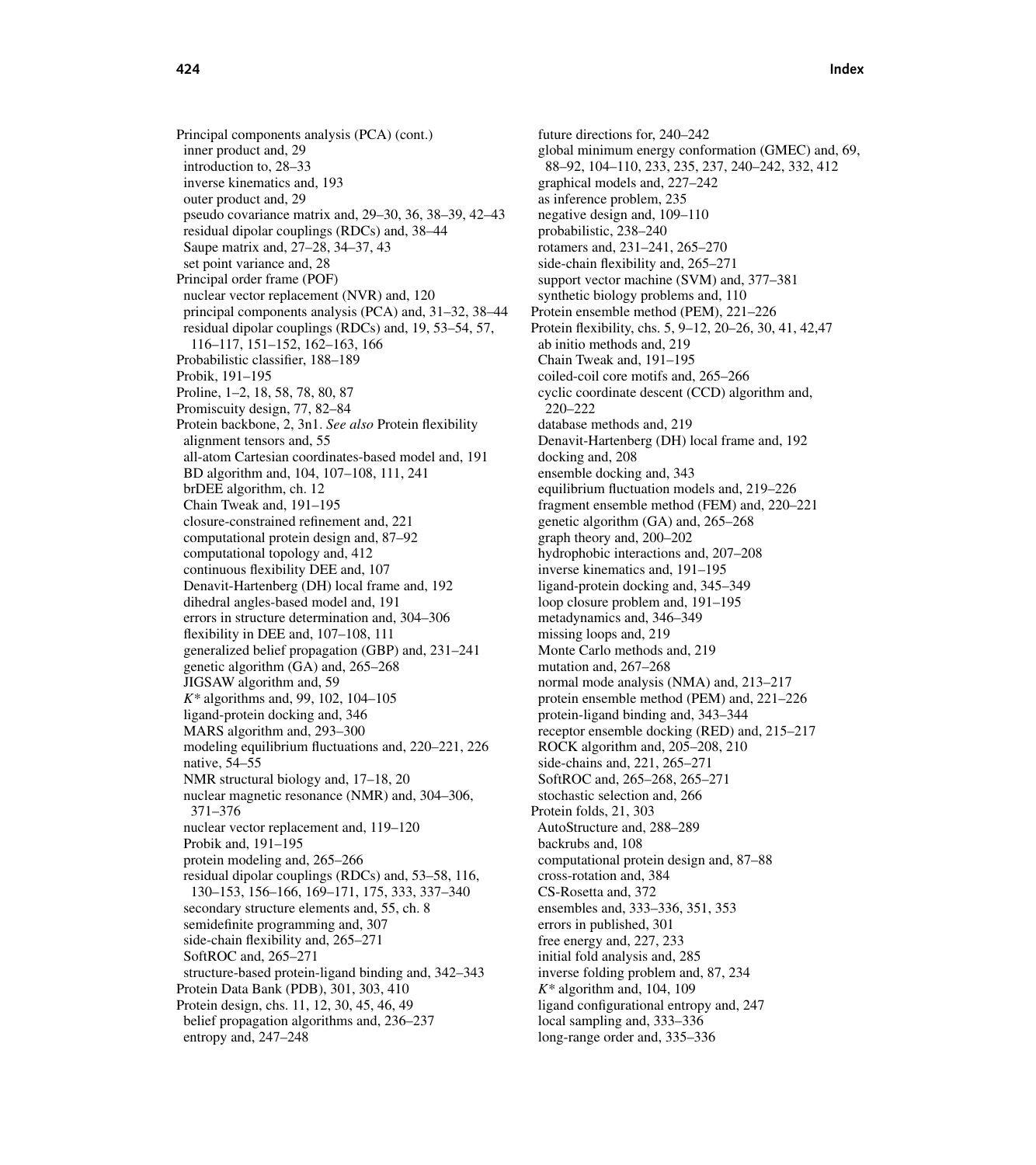low energy and, 237 MARS and, 296 NOESY data interpretation and, 285, 288, 290 nuclear vector replacement (NVR) and, 123 orientational sampling and, 47 peptide biosynthesis and, 249 peptide design and, 67–68 PheATE and, 255 protein core design and, 266 protein interface and, 77–78, 83–84 protein unfolding and, 333–340 residual dipolar couplings (RDCs) and, 129–134, 139, 142–143, 147, 151, 153–155, 161, 164, 166–175, 333–340 simple-ring closure and, 206 small-angle X-ray scattering and, 333–334, 337–340 surface charge-charge interactions and, 394–397 434 cro protein, 269-270 Protein interface catalytic machinery and, 77, 80–81 directed evolution and, 83–85 Dunathan's hypothesis and, 83 interconverting homologous enzymes and, 79–80 minimalist active site redesign and, 77–83 partitioning of reaction intermediates and, 82 product and, 77 promiscuity improvement and, 77, 82–84 removal of catalytic nucleophiles and, 81 stereo-and regiochemistry control and, 82 substrates and, 77 subtilsin and, 78 Protein kinematics, chs. 1, 2, 9, 13, 15–18, 20–24, 30 Protein-ligand binding, 345, chs. 9, 10, 12, 25–29, 40, 41, 46 continuum solvent model and, 344 dead-end elimination (DEE) and, 107 density mapping and, 341 energy-weighted average and, 343 ensemble docking and, 343 geometry-weighted average and, 343 *K\** algorithm and, 98–99 nuclear Overhauser effect (NOE) matching and, 259–263 protein dynamics and, 342–343 protein flexibility representation and, 343–344 receptor docking and, 344 residual dipolar couplings (RDCs) and, 131 ROCK and, 208 soft-core energy function and, 344 structure-based, 341–344 temperature factor and, 342 uncertainty in NMR structures and, 342 uncertainty in X-ray structures and, 341–342 Protein-ligand matching, 259–263 Protein loops, chs. 20, 22, 24

Protein-protein interactions (PPIs), 67, 251, 254–255; chs. 9, 10, 23, 27, 28 lock-and-key model and, 213 normal mode analysis (NMA) and, 213–217 preexisting equilibrium model and, 213 Protein structure, chs. 1–18, 21–25, 27, 29–36, 39–45, 47–50 alpha shapes and, 410–411 carrier, 249–251 Cartesian coordinate-based root-mean-square deviation and, 351 denatured, 55–58 distance geometry and, 310–313 (*see also* Distance geometry) distance root-mean-square deviation and, 351 ensemble representation and, 351–353 foldamers and, 71–74 glycine and, 1–2 inverse folding problem and, 87, 23 native, 53–55 metric space and, 352–353 NMR determination errors and, 301–306 (*see also* Nuclear magnetic resonance (NMR)) orientational sampling of interatomic vectors and, 47–51 predicting binding energetics from, 345–346 proline and, 1–2, 18, 58, 78, 80, 87 RDCs and, 47–51, 127–177 (*see also* Residual dipolar couplings (RDCs)) topology and, 399–412 triangulation and, 399–403, 410–411 Proteomic disease classification algorithm, 187–189 Pseudo covariance matrix principal components analysis (PCA) and, 29–30, 36, 38–39, 42–43 residual dipolar couplings (RDCs) and, 36, 38–39, 42–43 Pseudoenergy, 295 Pseudoresidues (PRs), 293–295, 298 PSIPRED, 295 *P. syringae syringomycin*, 84 Pyridoxal phosphate (PLP), 83 Q5 algorithm, 188–189 Quaternions, 69, 121, 383–384, 391 Ramachandran plots, 55 hydrophobic interactions and, 207–208 inverse kinematics and, 194 protein flexibility and, 205, 207–210 residual dipolar couplings (RDCs) and, 141–142, 161–162, 165, 194 ROCK and, 207–208 RDC-EXACT protein unfolding and, 340 residual dipolar couplings (RDCs) and, 130, 132–133, 145–149, 156–158, 161–162, 165, 171–172 Receptor ensemble docking (RED), 215–217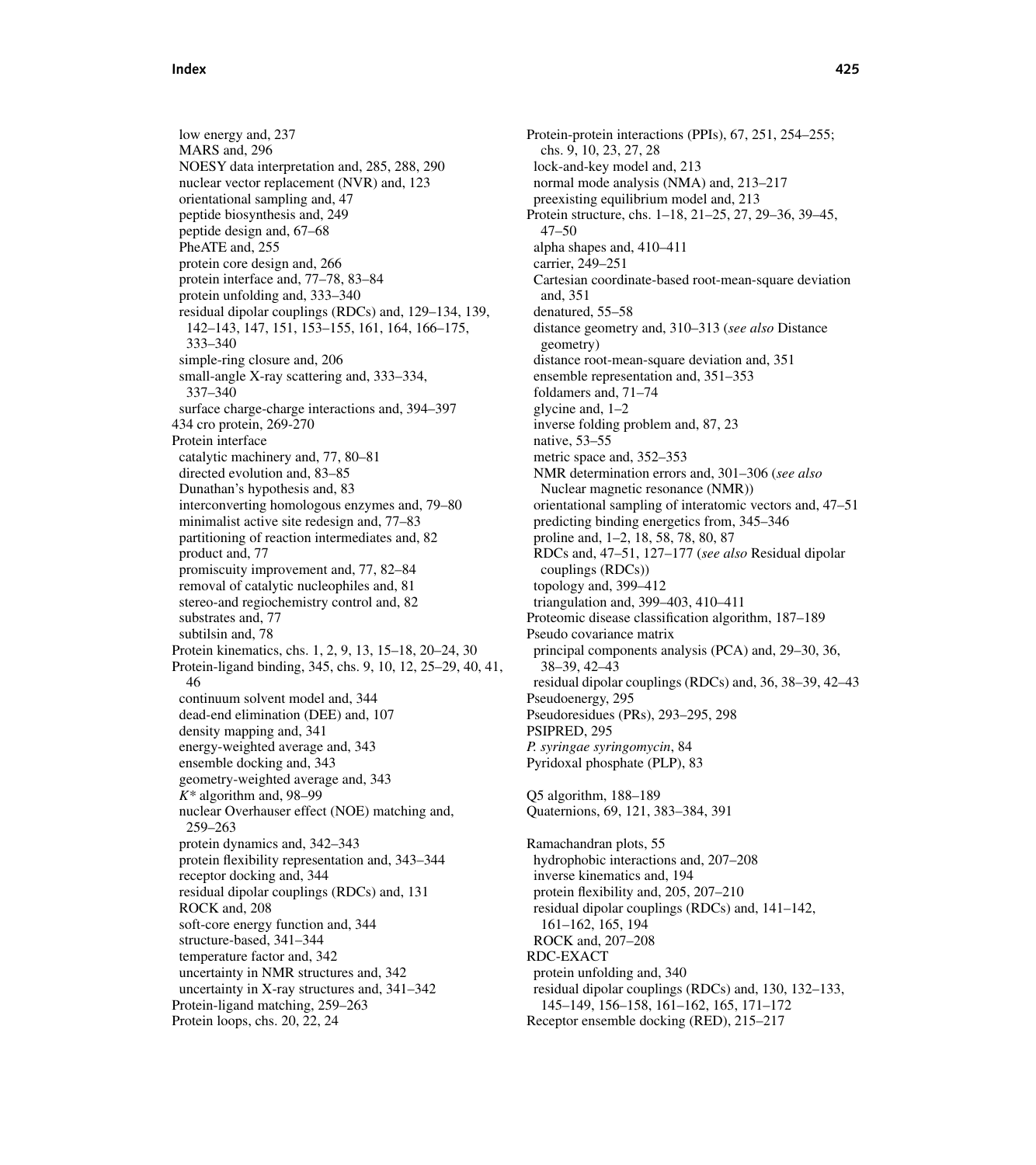Reduction algorithm, 406–409 Reductive methylation, 357–361 Region-based approximations, 231 Region graphs, 231 Residual dipolar couplings (RDCs), 23 algorithms and, 160–167 alignment tensor and, 19, 55, 57, 116–123, 131, 136, 142, 144, 150, 152, 162, 167–168, 171 assignment problems and, 27, 116, 129, 131, 151 CAP and, 151 CH bond and, 136–137 chemical shift and, 129, 131–132, 135, 145–146, 150, 152, 155, 162, 166–170 combinatorial precision and, 146 computational protein design and, 94 conformational ensemble and, 337 covariance matrix and, 33–44 CRANS NCS method and, 160 defined, 25 denatured proteins and, 55–58 dihedral angles and, 127–130, 136, 140–146, 161–166 dipolar coupling constant and, 19 distance geometry and, 311–313 EM algorithm and, 122, 150–152, 167–171 ensemble averages and, 20, 27–28, 34, 222, 226, 333–337, 343, 352 error and, 128, 143–144, 155, 171, 175–176 estimation of alignment tensor and, 117 exact solutions for, 161–166 expectation graph and, 169 fragment computation and, 56–57 future development and, 43–44, 160–167 GD algorithm and, 131, 133, 153, 155, 161, 166, 169 global orientation and, 19, 150–151 HANA and, 133, 155–158, 171–172 high-throughput methods and, 129–130 inner product and, 36–38 isotope labeling scheme and, 132 kinematics and, 123–124, 127, 132, 138, 143–144, 160–164, 173, 175 Kuhn-Munkres matching algorithm and, 116 Kullback-Leibler distance and, 117–118 limitations and, 144 linker computation and, 57 local sampling and, 333–336 long-range order and, 335–336 MARS and, 296–300 maximum bipartite matching and, 116 mean tensor consistency and, 167 membrane proteins and, 129–133, 158, 172–173 methodological development of, 127–128 molecular coordinate frame and, 35 molecular replacement (MR) and, 127, 130–131, 150, 160, 166–167, 173 native proteins and, 53–55 NMR structural biology and, 115–118

nuclear Overhauser effect (NOE) and, 55, 115, 129–135, 142–162, 166, 169–176 nuclear spin and, 115 nuclear vector replacement (NVR) and, 119–124, 131–133, 149–153, 160–161, 166–171 optimization and, 139, 142–144, 144, 160, 162, 167, 171, 175 orientational sampling of interatomic vectors and, 47–51 physics of, 27 power of exact solutions and, 134–144 principal components analysis (PCA) and, 38–44 principal order frame (POF) and, 19, 53–54, 57, 116–117, 151–152, 162–163, 166 protein backbone and, 53–58, 116, 130–153, 156–166, 169–171, 175, 333, 337–340 protein folds and, 129–134, 139, 142–143, 147, 151, 153–155, 161, 164, 166–175, 333–340 protein-ligand binding and, 131 protein unfolding and, 333–340 pseudo covariance matrix and, 36, 38–39, 42–43 Ramachandran plots and, 141–142, 161–162, 165, 194 RDC-EXACT and, 130, 132–133, 145–149, 156–158, 161–162, 165, 171–172 resonance assignment and, 145, 150–152, 155–156, 161, 167–168, 172 rigidity theory and, 167 RNA and, 151, 158 rotamers and, 155–158, 160, 165, 171–172, 175 Saupe matrix and, 19, 34–37, 43, 55, 57, 115, 137, 162–163, 334 side-chain conformations and, 133, 146, 155–157, 165, 171–172, 175 simulated annealing (SA) and, 129–132, 135, 146, 149, 165, 173 small-angle X-ray scattering and, 333–334, 337–340 sparse data and, 127, 129–130, 133, 145–149, 152–153, 173; chs. 15–18 steric clash checking and, 333–335 structural biochemistry and, 34–38 structural homology detection and, 117–118 structure-based assignment (SBA) and, 130–131, 133, 149, 167, 332 structure determination problem and, 116–117 SYMBRANE and, 132–134, 158–160, 172–177 symmetric oligomers, homo-oligomers and, 158–159, 172–177 symmetry configuration space (SCS) and, 158–159, 173–175 tensor computation and, 57 time complexity and, 151–152 theorems for, 163–165, 171–172 TRIANGLE and, 155–158, 171–172 unassigned, 150–155, 166–171 well-packed satisfying (WPS) structures and, 159 X-ray crystallography and, 130–132, 143–148, 151, 153, 157, 160, 167, 173, 333, 337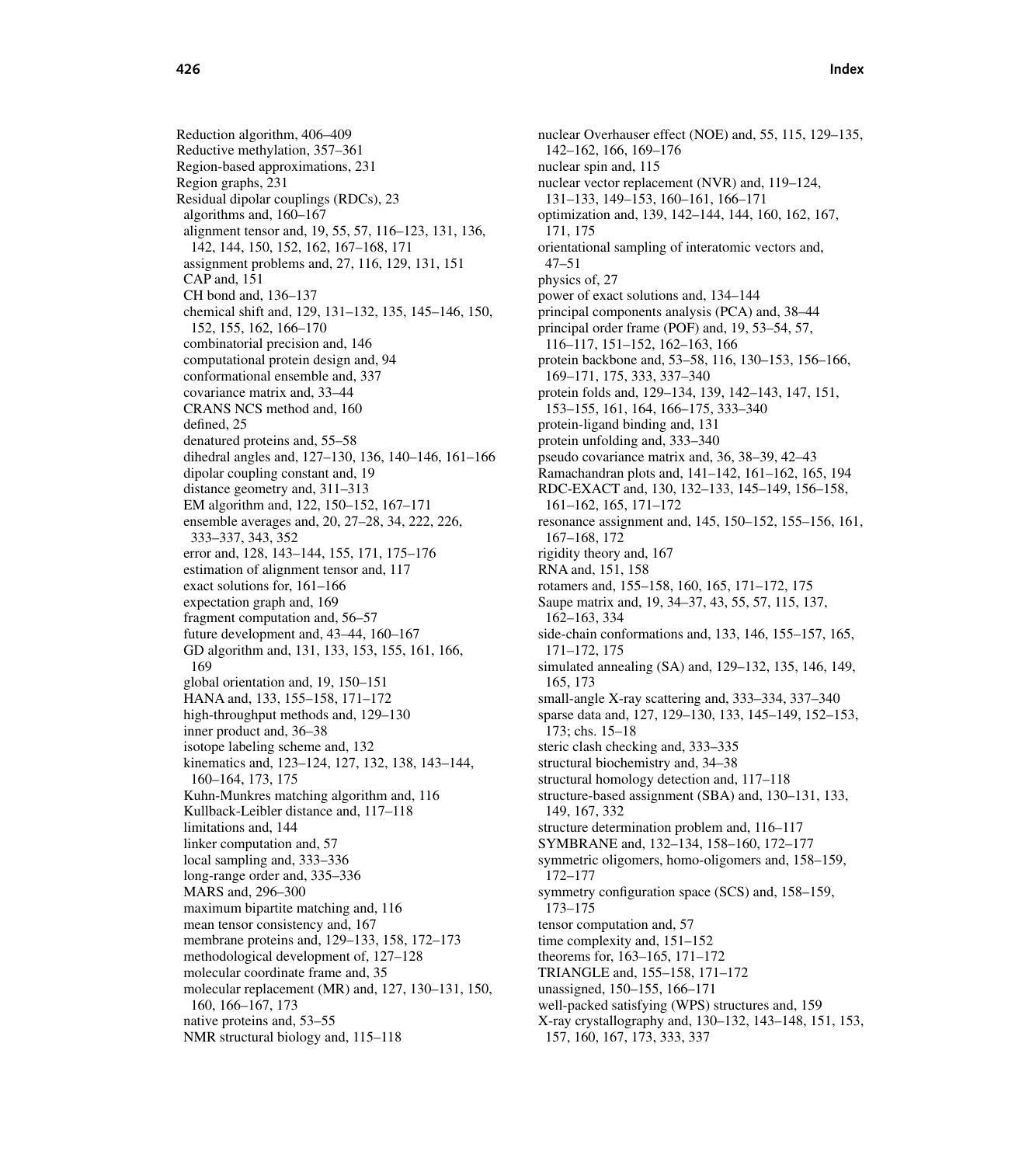Resonance assignment, 3, 15, chs. 8, 14, 15–18, 33, 34, 37, 38, 43 Autolink and, 363–370 AutoStructure and, 287 chemical shift and, 355, 365 graph cuts and, 332 JIGSAW and, 59, 66 MARS and, 293–300 mass spectrometry and, 355–361 nuclear vector replacement (NVR) and, 119–123 protein-ligand matching and, 259–262 residual dipolar couplings (RDCs) and, 145, 150–152, 155–156, 161, 167–168, 172 topology and, 285, 287, 290 Rigidity Optimized Conformational Kinetics (ROCK), 205–208, 210 Rigidity theory distance geometry and, 200, 274–277 FRODA and, 208–210 Laman's theorem and, 201 normal mode analysis (NMA) and, 197–202 Pebble Game and, 200–202 percolation and, 200 residual dipolar couplings (RDCs) and, 167 ROCK and, 205–208, 210 RNA, 55 CAP and, 151 foldamers and, 71–72 residual dipolar couplings (RDCs) and, 151, 158 Romeo, Fabio, 372–373 Root mean square deviation (RMSD) atomic coordinates, ch. 42 backbone, ch. 42 CS-Rosetta and, 374–375 ensembles and, 351–353 equilibrium fluctuations and, 226 ligand-protein docking and, 349 peptide design and, 69–70 protein flexibility and, 194, 268, 270 protein-ligand matching and, 262, 344 residual dipolar couplings (RDCs) and, 57, 141–142, 147, 153, 157, 169; chs. 15–18 X-ray crystallography and, 390 Rosetta, 371–375 Rotamers, 70 automated NOE assignment and, 155–158 chemical shift and, 371, 373 computational protein design and, 87–92 energy minimization and, 332 ensembles and, 98–108, 111 ligand configurational entropy and, 246 pairwise, 89 protein design and, 98–108, 111, 231–241, 265–270 protein-ligand binding and, 344 sparse residual dipolar couplings and, 155–158, 160, 165, 171–172, 175

structure determination errors and, 304–308 template energies and, 89 ROTCHK, 305n1 Sampling tensor, 47–51 Sangiovanni-Vincentelli, Alberto, 372–373 Saupe alignment tensor, 27–28, 35, 47, 51 distance geometry and, 311–312 equilibrium fluctuations and, 227 MARS and, 298 orientational sampling and, 47, 51 principal components analysis (PCA) and, 27–28, 35–38, 43 protein unfolding and, 334, 337, 339 residual dipolar couplings (RDCs) and, 19, 34–37, 43, 55, 57, 115, 116–123, 131, 136, 137, 142, 144, 150, 152, 162–163, 167–168, 171, 334 Saxe, J.B., 3, 279–280, 282–283 Scalar couplings, 4–5 residual dipolar couplings (RDCs) and, 115, 131, 135, 145 spin-spin coupling constant  ${}^{3}J_{\text{HNH}\alpha}$ , 4–5, 15–16, 20, 59–60 Schwartz, J., 402 Selenosubtilsin, 78 Self-energies, 89 Self-rotation function, 383–384, 390–391 Semidefinite programming, 307–310 Sensor network localization problem, 309–310 Sequential connectivity, 295–296 Sharir, M., 402 Shen, Y., 373 Side-chain conformations, 17–18, 231, 242 backbone flexibility and, 265–271 computational protein design and, 87–88 CS-Rosetta and, 373–375 dead-end elimination (DEE) and, 106, 108 entropy estimation and, 232–233 equilibrium fluctuations and, 221 exploration for fixed backbone and, 221 fingerprint alignment and, 64–66 graph cuts and, 332 *K\** algorithm and, 99, 102, 104 minimization and, 373–374 nuclear Overhauser effect (NOE) and, 133, 155–157, 171–172 optimization of, 215–216 positioning problem and, 307–308 protein-ligand binding and, 343 residual dipolar couplings (RDCs) and, 133, 146, 155–157, 165, 171–172, 175 Side specificity problem, 380 Signature sequence, 97–98 Simplical complexes, 48, 400–404 Simulated annealing (SA) chemical shift data and, 371–373 computational protein design and, 92, 94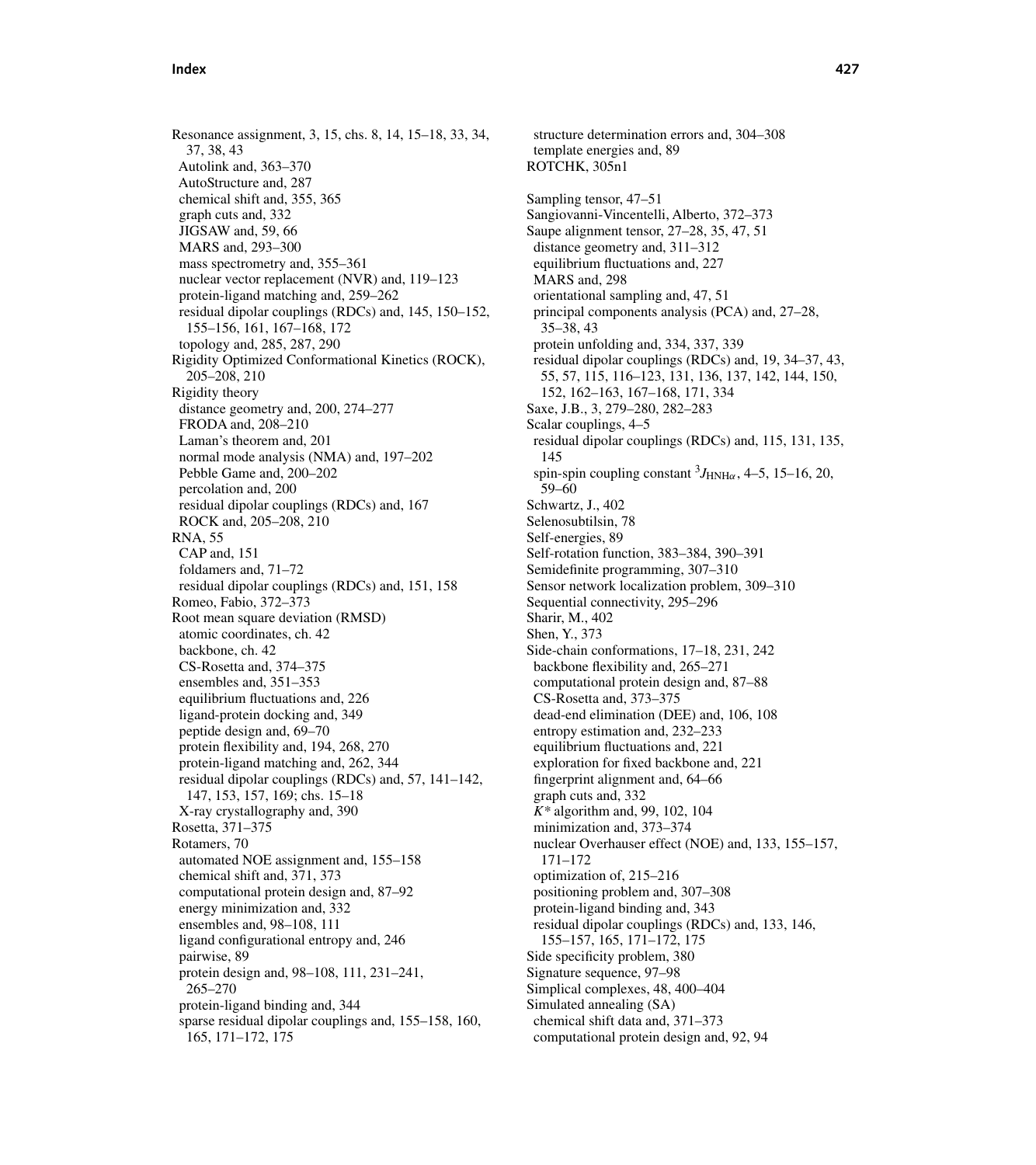Simulated annealing (SA) (cont.) distance geometry and, 279 equilibrium fluctuations and, 219 molecular dynamics (MD) and, 129, 132, 141, 145, 173, 279 peptide design and, 70 protein backbone and, 265–266 protein-ligand NOE matching and, 261 residual dipolar couplings (RDCs) and, 129–132, 135, 146, 149, 165, 173 Rosetta and, 371–373 side-chain/backbone flexibility and, 265–266 SoftROC and, 266 Single-ring closure, 206 Singular value decomposition (SVD) basics of, 23–26 distance geometry and, 312 MARS and, 298 residual dipolar couplings (RDCs) and, 55, 57, 116, 144, 152 Saupe matrix and, 19 Site-directed mutagenesis, 97–98 SLIDE, 208 SLIDEWIN, 194 Small-angle X-ray scattering (SAXS), 333–334, 337–340 Smith normal form, 402–403, 409 Smith, H.J.S., 409 Soft repacking of cores (SoftROC) energy calculations and, 268–269 experiments on 434 cro and, 269–270 experiments on T4 lysozyme and, 270 fitness evaluation and, 266 genetic algorithm (GA) optimization and, 266–268 Monte Carlo sampling and, 268 mutation and, 267–268 protein flexibility and, 265–271 ROC settings and, 269 stochastic selection and, 266 SPARKY, 293 SPARTA, 373–374 Spatial coherence, 323–324, 326 Spectrum matching, 261–262 Spin-spin coupling, 4–5, 15–16, 20, 59–60 Spin system, 363, 365–367, 370 *Staphyloccus aureus*, 109 Steady-state assays, 254–255 Steric clash checking, 333–335 Steric filter, 100 Stochastic algorithms, chs. 6, 9, 10, 11, 20, 22–26, 30, 31, 41, 43, 44, 45, 49 Stochastic selection, 266 Stop-threshold, 100 Structure-activity relation (SAR) by NMR, 21, 131, 411 Structure-based assignment (SBA), 130–131, 133, 149, 167, 332 Structure refinement, 119, 151, 290 STYX protein, 80

Subgraph realization, 276 Subtilsin, 78 Support vector machine (SVM), 377–381 Surface charge-charge interactions, 393–397 Surface residues, 89, 393, 395, 397 SYMBRANE, 132–134, 158–160, 172–177 Symmetric oligomers, 172–177 Symmetry configuration space (SCS), 158–159, 173–175 T4 lysozyme, 270 TALOS, 162 Temperature factor, 342 Tensors 3–alpha-HSD, 79–80 alignment, 19, 27–28 (*see also* Alignment tensor) linker computation and, 57 mean consistency and, 167 merging of, 57 nuclear vector replacement (NVR) and, 119–121 orientational sampling and, 47–51 updating of, 57 Yan-Donald notation for, 137 Thin-layer chromotography (TLC), 255–256 Thiolsubtilsin, 78 Three-dimensional HNH<sup> $\alpha$ </sup> ( ${}^{3}J_{\text{HNH}\alpha}$ ), 4–5, 15–16, 20, 59–60 Time complexity Autolink and, 367 computational protein design and, 92 cross-rotation analysis algorithm and, 384 distance geometry and, 280, 312 Laman's theorem and, 201 multiple receptor conformations (MRCs) and, 215 nuclear vector replacement (NVR) and, 121–123 residual dipolar couplings (RDCs) and, 151–152 surface charge-charge interactions and, 395 TK-SA model, 1178 Topology Abelian groups and, 402–406, 409 alpha shapes and, 410–411 AutoStructure and, 285–292 Betti number and, 402, 404, 407, 410 Bézier systems and, 403 chain groups and, 402, 404–407 cohomology operation and, 411–412 complexity and, 403 computational, 399–412 critical values and, 410 distance geometry and, 273 edges and, 399 Euler number and, 404 faces and, 410 free chain complex and, 405 fundamental group and, 400–401 Gaussian network model and, 213–214 grid, 315, 321